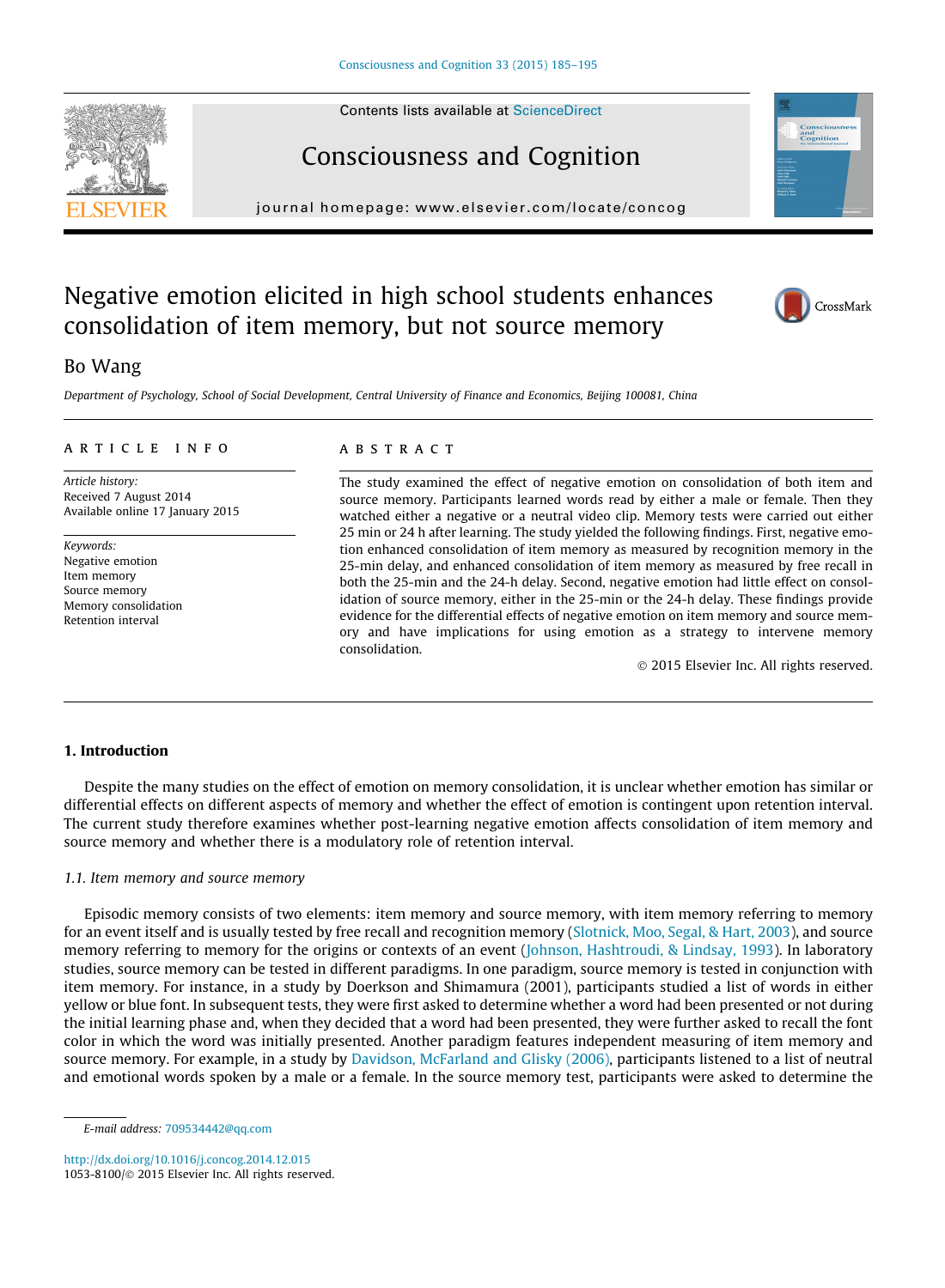speaker (male versus female) for each word using a paradigm of two-alternative forced choices. In the item memory test, participants were asked to recall the words they had previously learned. The advantage of independent testing is that source memory is not restricted by the number of hits in a recognition test. However, in order to enable comparisons with prior studies (e.g., Wang & Fu, 2010), in the current study source memory was tested in conjunction with item memory.

There has been evidence showing the dissociation between item memory and source memory (e.g., Bayer et al., 2011; Glisky, Polster, & Routhieaux, 1995; Macklin & McDaniel, 2005; Slotnick et al., 2003). For instance, in a prior study, participants encoded abstract figures during encoding and took an item memory (old/new judgements) and a source memory test (judgement of previous positions of figures). The results showed that item memory, rather than source memory, was associated with activity in the medial temporal lobes (Slotnick et al., 2003).

#### 1.2. Effect of emotion on consolidation of item and source memory

Memory consolidation is a process whereby an initial fragile memory trace becomes stable over time (Dudai, 2004; McGaugh, 2000). Studies have shown that memory consolidation can be influenced by a variety of factors including stress (Cahill, Gorski, & Le, 2003; Preuß & Wolf, 2009; Yonelinas, Parks, Koen, Jorgenson, & Mendoza, 2011), pharmacological manipulations (McGaugh & Roozendaal, 2009), and muscle tension (Nielson, Wulff, & Arentsen, 2014). Particularly, recent studies have demonstrated the enhancement effect of post-learning emotion on memory consolidation. Specifically, postlearning emotion enhances consolidation of memory for not only neutral words (e.g., Nielson & Meltzer, 2009; Wang & Fu, 2010; Nielson & Powless, 2007) but also for emotional words (Nielson & Lorber, 2009). Furthermore, the enhancement effect has also been shown to extend to consolidation of memory for pleasant and negative pictures rather than neutral pictures regardless of gender of participants (Liu, Graham, & Zorawski, 2008). The mechanism may be associated with the release of a number of substances such as epinephrine and norepinephrine during emotion (Gerra et al., 1996; McCarty & Gold, 1981). These substances in turn activate the amygdala (especially the basolateral amygdala), a structure in the limbic system that plays a key role in modulating consolidation of hippocampus-dependent memory (McGaugh, 2002).

Thus far some studies have examined the effect of post-learning emotion on consolidation of item memory. For instance, in a study of Nielson and Bryant (2005), participants intentionally learned a word list and then, for induction of emotion, they watched a 3-min video either about dental surgery (the negative condition) or about tooth brushing (the control condition). Delayed tests showed better item memory performance (as derived from tests of free recall and recognition memory) for participants in the negative condition than in the control condition. This finding was replicated in other studies (e.g., Nielson & Meltzer, 2009; Nielson & Powless, 2007). Particularly, a recent study has shown that emotion induced by watching a video of dental surgery enhanced consolidation of item memory for materials encoded in a classroom lecture (Nielson & Arentsen, 2012), indicating the applicability of post-learning emotion to real educational settings to enhance memory consolidation.

Although there has been much research into the effect of emotion elicited during encoding on source memory (e.g., Doerksen, & Shimamura, 2001; Kensinger & Corkin, 2003; Wang & Fu, 2011), very few studies have investigated the effect of post-learning emotion on consolidation of source memory. In a study by Wang and Fu (2010), participants learned a list of Chinese words and were instructed to memorize both the words (for item memory) and their associated font colors (for source memory). Following the learning they watched a comic, a sad, or a neutral video clip. Delayed tests conducted 30 min after learning showed an enhancement effect of negative emotion (i.e., sadness) on consolidation of item memory for females. However, neither positive nor negative emotion had a significant effect on consolidation of source memory. For males, neither negative nor positive emotion after learning had a significant effect on the consolidation of either item memory or source memory.

#### 1.3. Research gaps

Although prior studies have examined the effect of post-learning emotion on memory consolidation, some research gaps remain to be filled. First, despite the evidence showing the dissociation between item memory and source memory (e.g., Glisky et al., 1995; Slotnick et al., 2003), little evidence exists regarding whether post-learning emotion would have differential effects on consolidation of item and source memory. The answer to this question is important because item and source memory are two integral elements of episodic memory. Second, in the majority of prior studies only one retention interval (e.g., 1 week) was used and as such it is unknown whether the effect of post-learning emotion is contingent upon retention interval. Understanding this issue may provide insight into the boundary conditions under which emotion affects memory consolidation. Previous studies in which a 1-week interval was used have indicated the enhancement effect of post-learning emotion. However, if it turns out that with a shorter interval the effect of post-learning emotion disappears, then it is necessary to consider this time-dependency in establishing a theory for the effect on emotion on memory consolidation. The time-dependency may suggest that it is inappropriate to claim a general, ubiquitous effect of post-learning emotion. Investigating the modulation of retention interval may also have implications for forensic practices. If the effect of post-learning emotion on memory accuracy of eyewitnesses can be affected by retention interval, then care must be exerted so as to choose an appropriate time period in which to conduct questioning of eyewitnesses. Thus far, there have been studies investigating the role of retention interval in modulating eyewitness memory for emotional events. For instance, in a study by Paz-Alonso and Goodman (2008), participants viewed a traumatic event (a vivid murder), underwent a misinformation procedure and took a test either immediately or 2 weeks after learning. The results showed that, with a longer retention